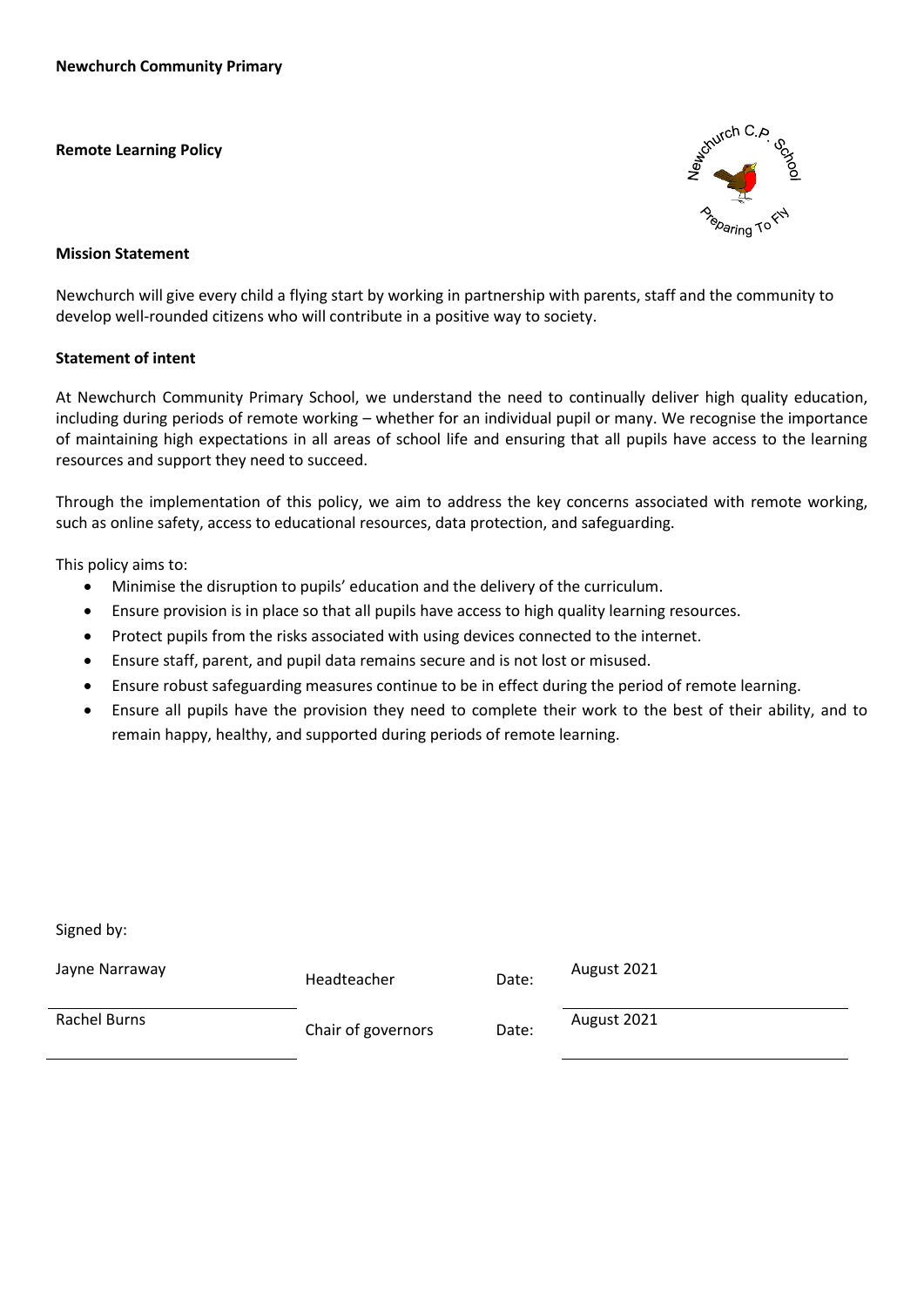## 1. **Legal framework**

- 1.1. This policy has due regard to all relevant legislation and statutory guidance including, but not limited to, the following:
	- Equality Act 2010
	- Education Act 2004
	- The General Data Protection Regulation (GDPR)
	- The Reporting of Injuries, Diseases and Dangerous Occurrences Regulations 2013
	- Data Protection Act 2018
	- 1.1. This policy has due regard to national guidance including, but not limited to, the following:
		- DfE (2021) 'Keeping children safe in education'
		- DfE (2019) 'School attendance'
		- DfE (2017) 'Special educational needs and disability code of practice: 0 to 25 years'
		- DfE (2018) 'Health and safety: responsibilities and duties for schools'
		- DfE (2018) 'Health and safety for school children'
		- DfE (2016) 'Children missing education'
- 1.2. This policy operates in conjunction with the following school policies:
	- Child Protection and Safeguarding Policy
	- Data Protection Policy
	- Special Educational Needs and Disabilities (SEND) Policy
	- Behaviour Management Policy
	- **•** Accessibility Policy
	- Assessment and Feedback Policy
	- Assessment Policy
	- E-Safety Policy
	- Health and Safety Policy
	- Attendance Policy
	- ICT Acceptable Use Policy
	- Staff Code of Conduct
	- Data and E-Security Breach Prevention and Management Plan
	- Children Missing Education Policy

## **2. Roles and responsibilities**

- 2.1. The governing body is responsible for:
	- Ensuring that the school has robust risk management procedures in place. Ensuring that the school has a business continuity plan in place, where required.
	- Evaluating the effectiveness of the school's remote learning arrangements.
- 2.2. The headteacher is responsible for:
	- Ensuring that staff, parents and pupils adhere to the relevant policies at all times.
	- Ensuring that there are arrangements in place for identifying, evaluating, and managing the risks associated with remote learning.
	- Ensuring that there are arrangements in place for monitoring incidents associated with remote learning.
	- Overseeing that the school has the resources necessary to action the procedures in this policy.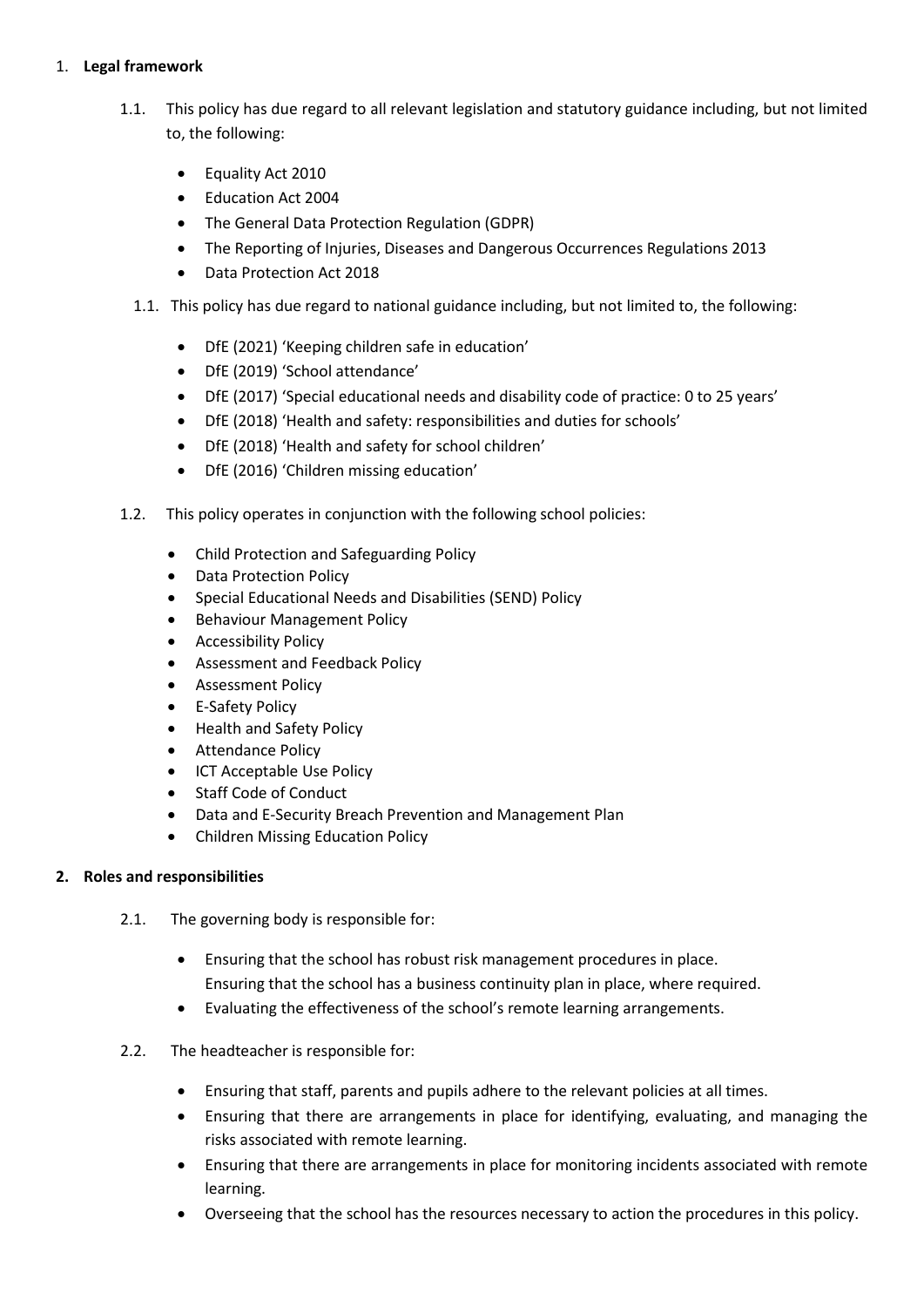- Reviewing the effectiveness of this policy on an annual basis and communicating any changes to staff, parents, and pupils.
- Arranging any additional training staff may require to support pupils during the period of remote learning.
- Conducting reviews on a weekly basis of the remote learning arrangements to ensure pupils' education does not suffer.
- 2.3. The Buisness Manager (BM) and Risk assessment lead is responsible for:
	- Ensuring that the relevant health and safety risk assessments are carried out within the agreed timeframes, in collaboration with the headteacher.
	- Putting procedures and safe systems of learning into practice, which are designed to eliminate or reduce the risks associated with remote learning.
	- Ensuring that pupils identified as being at risk are provided with necessary information and instruction, as required.
	- Managing the effectiveness of health and safety measures through a robust system of reporting, investigating, and recording incidents.
- 2.4. The Data Protection Officer (DPO) is responsible for:
	- Overseeing that all school-owned electronic devices used for remote learning have adequate anti-virus software and malware protection.
	- Ensuring all staff, parents, and pupils are aware of the data protection principles outlined in the GDPR.
	- Ensuring that all computer programs used for remote learning are compliant with the GDPR and the Data Protection Act 2018.
	- Overseeing that any ICT equipment used for remote learning is resilient and can efficiently recover lost data.
- 2.5. The Designated Safeguarding Lead (DSL) is responsible for:
	- Attending and arranging, where necessary, any safeguarding meetings that occur during the remote learning period.
	- Liaising with the ICT technicians to ensure that all technology used for remote learning is suitable for its purpose and will protect pupils online.
	- Identifying vulnerable pupils who may be at risk if they are learning remotely.
	- Ensuring that child protection plans are enforced while the pupil is learning remotely, and liaising with the SLT and other organisations to make alternate arrangements for pupils who are at a high risk, where required.
	- Identifying the level of support or intervention required while pupils learn remotely and ensuring appropriate measures are in place.
	- Liaising with relevant individuals to ensure vulnerable pupils receive the support required during the period of remote working, ensuring all safeguarding incidents are adequately recorded and reported.
- 2.6. The SENCO is responsible for:
	- Liaising with the ICT technicians to ensure that the technology used for remote learning is accessible to all pupils and that reasonable adjustments are made where required.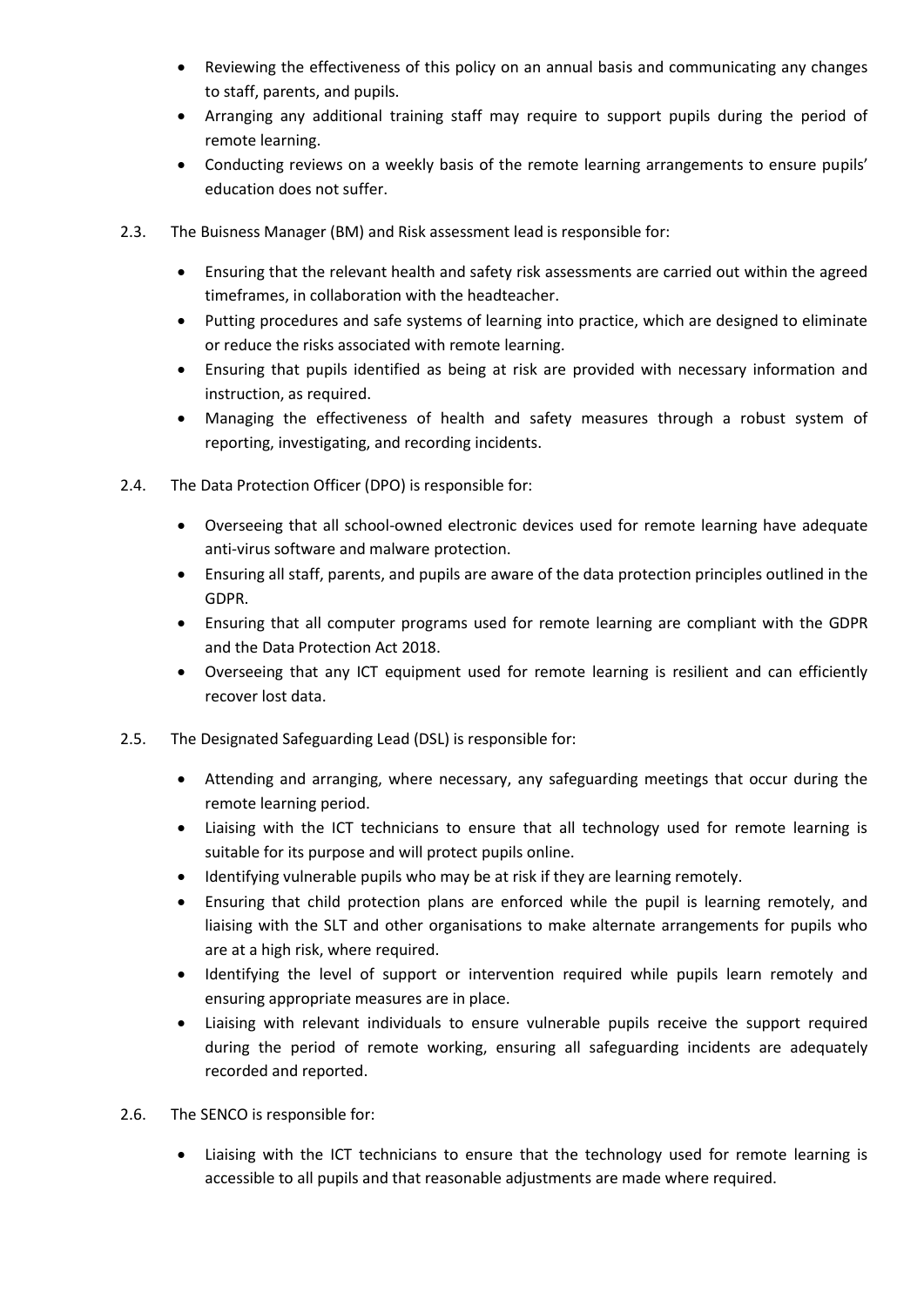- Ensuring that pupils with EHC plans continue to have their needs met while learning remotely, and liaising with the headteacher and other organisations to make any alternate arrangements for pupils with EHC plans and IHPs.
- Identifying the level of support or intervention that is required while pupils with SEND learn remotely.
- Ensuring that the provision put in place for pupils with SEND is monitored for effectiveness throughout the duration of the remote learning period.
- 2.7. The School Business Manager is responsible for:
	- Arranging the procurement of any equipment or technology required for staff to teach remotely and for pupils to learn from home.
	- Ensuring value for money when arranging the procurement of equipment or technology.
	- Ensuring that the school has adequate insurance to cover all remote working arrangements.
- 2.8. The ICT technicians are responsible for:
	- Ensuring that all school-owned devices used for remote learning have suitable anti-virus software installed, have a secure connection, can recover lost work, and allow for audio and visual material to be recorded, where required.
	- Ensuring that any programs or networks used for remote learning can effectively support a large number of users at one time, where required, e.g. undertaking 'stress' testing.
	- Working with the SENCO to ensure that the equipment and technology used for learning remotely is accessible to all pupils and staff.
- 2.9. Staff members are responsible for:
	- Adhering to this policy at all times during periods of remote learning.
	- Reporting any health and safety incidents to the health and safety officer and asking for guidance as appropriate.
	- Reporting any safeguarding incidents to the DSL and asking for guidance as appropriate.
	- Taking part in any training conducted to meet the requirements of this policy, including training on how to use the necessary electronic equipment and software.
	- Reporting any dangers or potential dangers they identify, as well as any concerns they may have about remote learning, to the headteacher.
	- Reporting any defects on school-owned equipment used for remote learning to an ICT technician and the SBM.
	- Adhering to the Staff Code of Conduct at all times.
- 2.10. Parents are responsible for:
	- Adhering to this policy at all times during periods of remote learning.
	- Ensuring their child is available to learn remotely at the times set out in paragraphs [8.1](file:///G:/My%20Drive/Jayne/Policies/Health%20and%20safety%20policy/Policies%202020/Remote%20Learning%20Policy%20September%202021.doc%23Arrival) and [8.2](file:///G:/My%20Drive/Jayne/Policies/Health%20and%20safety%20policy/Policies%202020/Remote%20Learning%20Policy%20September%202021.doc%23Breaks) of this policy, and that the schoolwork set is completed on time and to the best of their child's ability.
	- Reporting any technical issues to the school as soon as possible.
	- Ensuring that their child always has access to remote learning material during the times set out in paragraph[s 8.1](file:///G:/My%20Drive/Jayne/Policies/Health%20and%20safety%20policy/Policies%202020/Remote%20Learning%20Policy%20September%202021.doc%23Arrival) an[d 8.2.](file:///G:/My%20Drive/Jayne/Policies/Health%20and%20safety%20policy/Policies%202020/Remote%20Learning%20Policy%20September%202021.doc%23Breaks)
	- Reporting any absence in line with the terms set out in paragraph 8.6.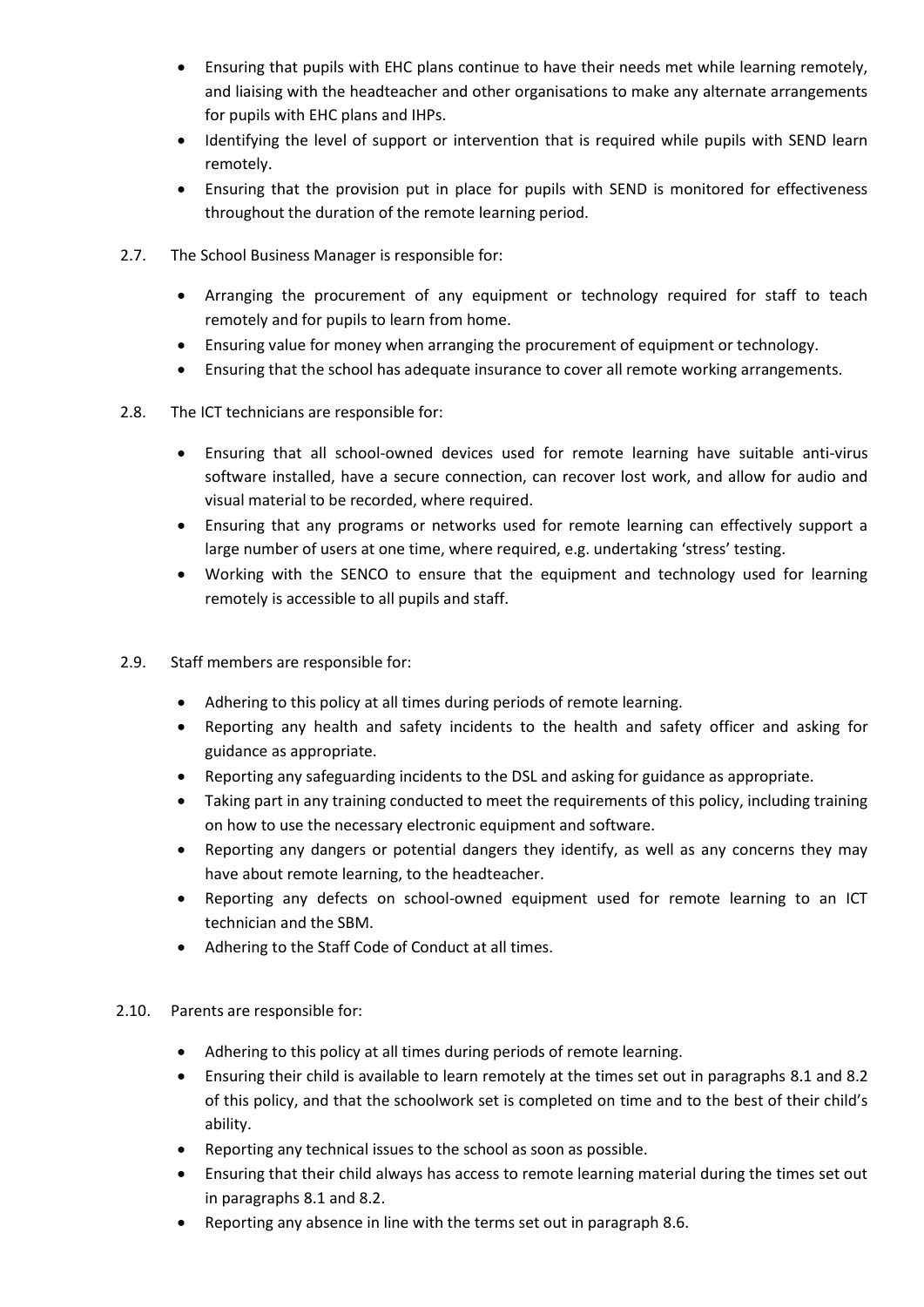- Ensuring their child uses the equipment and technology used for remote learning as intended.
- Adhering to the Parent Code of Conduct at all times.
- 2.11. Pupils are responsible for:
	- Adhering to this policy at all times during periods of remote learning.
	- Ensuring they are available to learn remotely at the times set out in paragraphs 8.1 and 8.2 of this policy, and that their schoolwork is completed on time and to the best of their ability.
	- Reporting any technical issues to their teacher as soon as possible.
	- Ensuring they have access to remote learning material and notifying a responsible adult if they do not have access.
	- Notifying a responsible adult if they are feeling unwell or are unable to complete the schoolwork they have been set.
	- Ensuring they use any equipment and technology for remote learning as intended.
	- Adhering to the Behaviour Management Policy at all times.

### **3. Resources**

### **Learning materials**

- 3.1. The school will accept a range of different teaching methods during remote learning to help explain concepts and address misconceptions easily. For the purpose of providing remote learning, the school may make use of:
	- Work booklets
	- Google Classroom
	- Google Meets from live sessions
	- Educational websites
	- Reading tasks
	- Pre-recorded video or audio lessons
- 3.2. Teachers will review the DfE's list of [online education resources](https://www.gov.uk/government/publications/coronavirus-covid-19-online-education-resources) and utilise these tools as necessary, in addition to existing resources.
- 3.3. Reasonable adjustments will be made to ensure that all pupils have access to the resources needed for effective remote learning.
- 3.4. Teachers will ensure the programmes chosen for online learning have a range of accessibility features, e.g. voice-to-text conversion, to support pupils with SEND.
- 3.5. Lesson plans will be adapted to ensure that the curriculum remains fully accessible and inclusive via remote learning.
- 3.6. The school will review the resources pupils have access to and adapt learning to account for all pupils needs by using a range of different formats, e.g. providing work on PDFs which can easily be printed from a mobile device.
- 3.7. Work packs will be made available for pupils who do not have access to a printer these packs can be collected from school but school staff should consider using material which can be completed online
- 3.8. Teaching staff will liaise with the SENCO and other relevant members of staff to ensure all pupils remain fully supported for the duration of the remote learning period.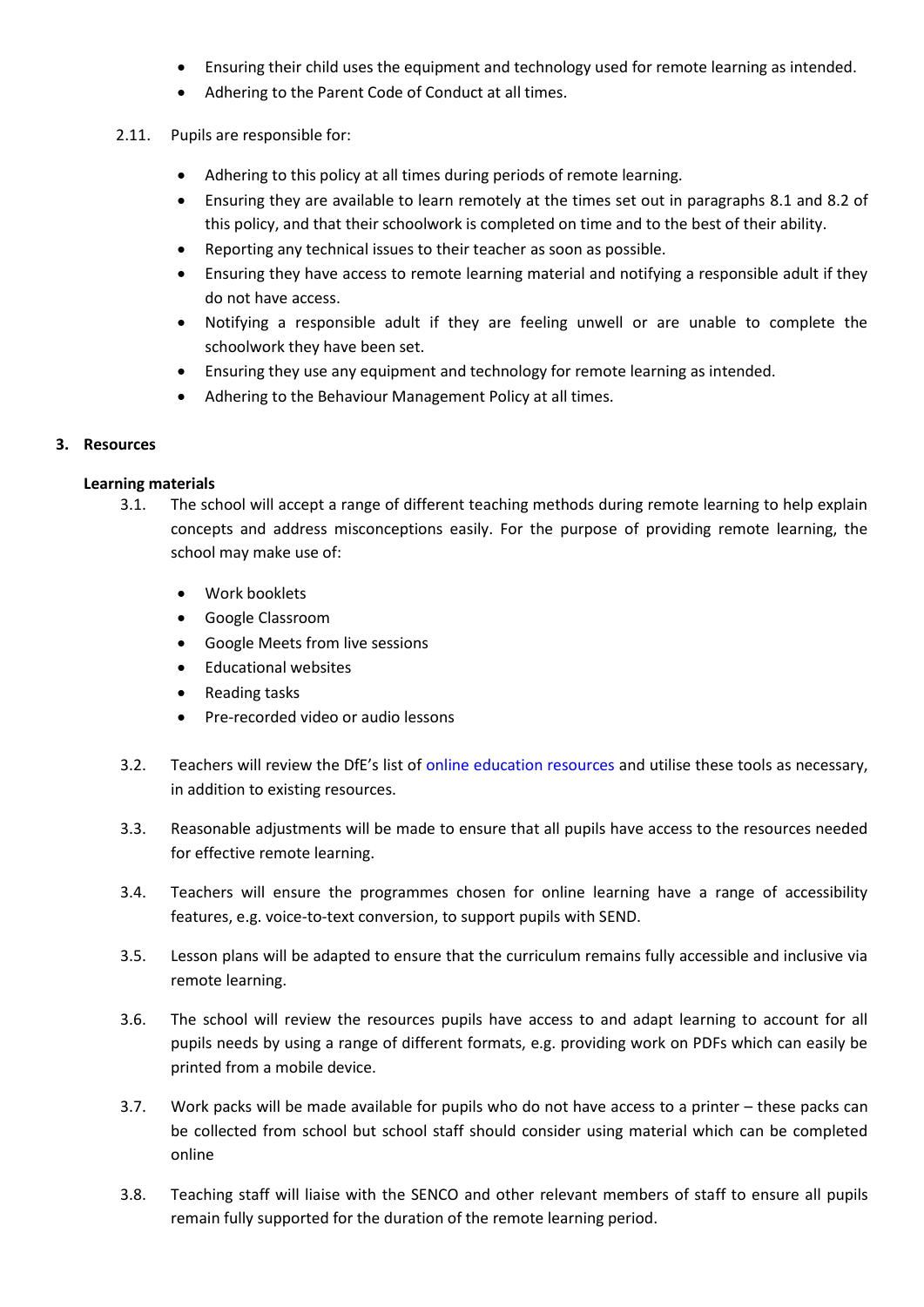- 3.9. The SENCO will arrange additional support for pupils with SEND which will be unique to the individual's needs. Teaching assistants will be deployed to give daily support to SEN pupils.
- 3.10. Any issues with remote learning resources will be reported as soon as possible to the relevant member of staff.
- 3.11. Pupils will be required to use their own or family-owned equipment to access remote learning resources, unless the school agrees to provide or loan equipment, e.g. laptops.
- 3.12. For pupils who cannot access digital devices at home, the school will, where possible, apply for technology support through their LA or the DfE.
- 3.13. Pupils and parents will be required to maintain the upkeep of any equipment they use to access remote learning resources.
- 3.14. Teaching staff will oversee academic progression for the duration of the remote learning period and will mark and provide feedback on work in line with section 8 of this policy.
- 3.15. The arrangements for any 'live' classes, e.g. google meets, will be communicated via email no later than one day before the allotted time and kept to a reasonable length of no more than one hour per session.
- 3.16. The ICT technicians are not responsible for providing technical support for equipment that is not owned by the school.

#### **Food provision**

- 3.17. The school will signpost parents via letter and the school website towards additional support for ensuring their children continue to receive the food they need, e.g. food banks.
- 3.18. Where applicable, the school may provide vouchers (or a food parcel) as provision for pupils who receive FSM.

#### **Costs and expenses**

- 3.19. The school will not contribute to any household expenses incurred while pupils learn remotely, e.g. heating, lighting, or council tax.
- 3.20. The school will not reimburse any costs for travel between pupils' homes and the school premises.
- 3.21. The school will not reimburse any costs for childcare.
- 3.22. If a pupil is provided with school-owned equipment, the pupil and their parent will sign and adhere to the Technology Acceptable Use Agreement prior to commencing remote learning.

### **4. Online safety**

- 4.1. This section of the policy will be enacted in conjunction with the school's e-Safety Policy.
- 4.2. Where possible, all interactions will be textual and public.
- 4.3. All staff and pupils using video communication must:
	- Communicate in groups one-to-one sessions are not permitted.
	- Wear suitable clothing this includes others in their household.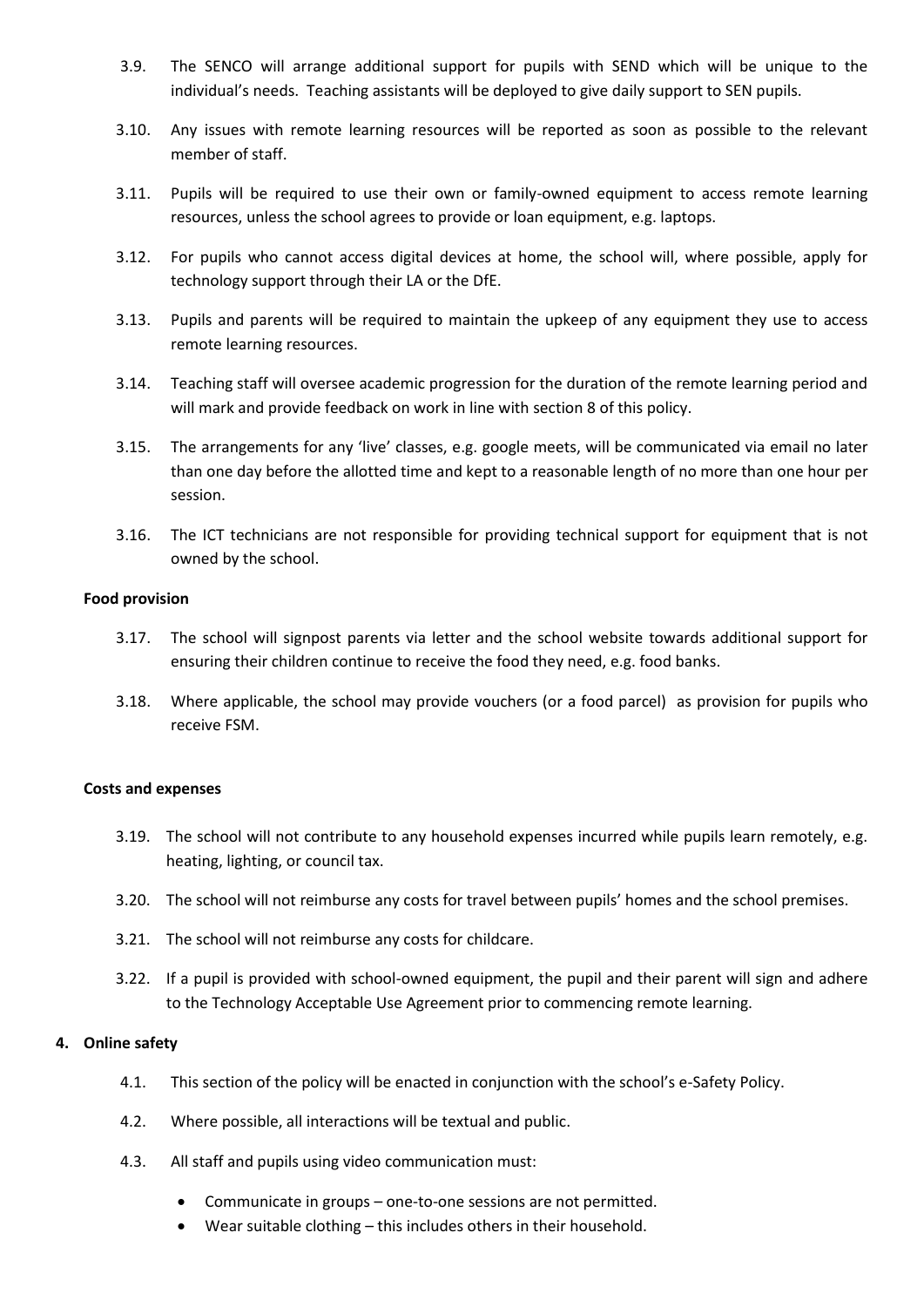- Be situated in a suitable 'public' living area within the home with an appropriate background 'private' living areas within the home, such as bedrooms, are not permitted during video communication.
- Use appropriate language this includes others in their household.
- Maintain the standard of behaviour expected in school.
- Use the necessary equipment and computer programs as intended.
- Not record, store, or distribute video material without permission.
- Ensure they have a stable connection to avoid disruption to lessons.
- Always remain aware that they are visible.
- 4.4. All staff and pupils using audio communication must:
	- Use appropriate language this includes others in their household.
	- Maintain the standard of behaviour expected in school.
	- Use the necessary equipment and computer programs as intended.
	- Not record, store, or distribute audio material without permission.
	- Ensure they have a stable connection to avoid disruption to lessons.
	- Always remain aware that they can be heard.
- 4.5. The school will consider whether one-to-one sessions are appropriate in some circumstances, e.g. to provide support for pupils with SEND. This will be decided and approved by the SLT, in collaboration with the SENCO and in agreement with the child's parent.
- 4.6. Pupils not using devices or software as intended will be disciplined in line with the Behaviour Management Policy.
- 4.7. The school will risk assess the technology used for remote learning prior to use and ensure that there are no privacy issues or scope for inappropriate use.
- 4.8. The school will consult with parents on a regular basis during the period of remote learning about what methods of delivering remote teaching are most suitable – alternate arrangements will be made where necessary.
- 4.9. The school will ensure that all school-owned equipment and technology used for remote learning has suitable anti-virus software installed, can establish secure connections, can recover lost work, and allows for audio and visual material to be recorded or downloaded, where required.
- 4.10. The school will communicate to parents via letter about any precautionary measures that need to be put in place if their child is learning remotely using their own/family-owned equipment and technology, e.g. ensuring that their internet connection is secure.
- 4.11. During the period of remote learning, the school will maintain regular contact with parents to:
	- Reinforce the importance of children staying safe online.
	- Reinforce the importance of engaging with remote learning.
	- Ensure parents are aware of what their children are being asked to do, e.g. sites they have been asked to use and staff they will interact with.
	- Encourage them to set age-appropriate parental controls on devices and internet filters to block malicious websites.
	- Direct parents to useful resources to help them keep their children safe online.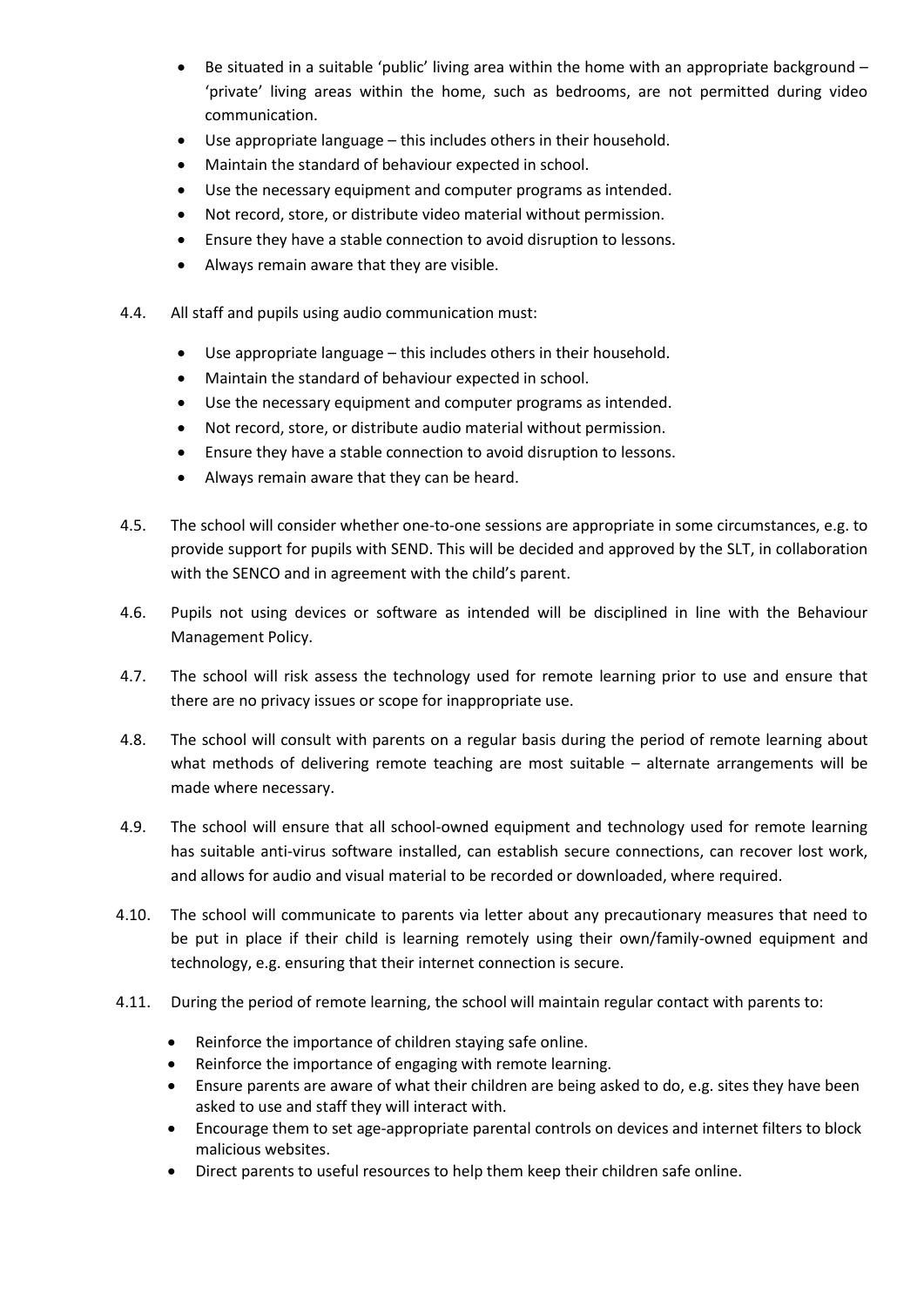4.12. The school will not be responsible for providing access to the internet off the school premises and will not be responsible for providing online safety software, e.g. anti-virus software, on devices not owned by the school.

## **5. Safeguarding**

- 5.1. This section of the policy will be enacted in conjunction with the school's Child Protection and Safeguarding Policy, which has been updated to include safeguarding procedures in relation to remote working.
- 5.2. The DSL/headteacher will identify 'vulnerable' pupils (pupils who are deemed to be vulnerable or are at risk of harm) via risk assessment prior to the period of remote learning.
- 5.3. The DSL will arrange for regular contact to be made with vulnerable pupils, prior to the period of remote learning.
- 5.4. Phone calls made to vulnerable pupils will be made using school phones where possible or using Abtech App.
- 5.5. The DSL will arrange for regular contact with vulnerable pupils once per week at minimum, with additional contact, including home visits, arranged where required.
- 5.6. All contact with vulnerable pupils will be recorded on CPOMS.
- 5.7. The DSL will keep in contact with vulnerable pupils' social workers or other care professionals during the period of remote working, as required.
- 5.8. All home visits **must**:
	- Have at least one suitably trained individual present.
	- Be undertaken by no fewer than two members of staff.
	- Be suitably recorded on paper and the records stored so that the DSL has access to them.
	- Actively involve the pupil.
- 5.9. Vulnerable pupils will be provided with a means of contacting the DSL, their deputy, or any other relevant member of staff – this arrangement will be set up by the DSL prior to the period of remote learning.
- 5.10. The DSL will meet (in person or remotely) with the relevant members of staff once per week to discuss new and current safeguarding arrangements for vulnerable pupils learning remotely.
- 5.11. All members of staff will report any safeguarding concerns to the DSL immediately.
- 5.12. Pupils and their parents will be encouraged to contact the DSL if they wish to report safeguarding concerns, e.g. regarding harmful or upsetting content or incidents of online bullying. The school will also signpost families to the practical support that is available for reporting these concerns.

#### **6. Data protection**

- 6.1. This section of the policy will be enacted in conjunction with the school's Data Protection Policy.
- 6.2. Staff members will be responsible for adhering to the GDPR when teaching remotely and will ensure the confidentiality and integrity of their devices at all times.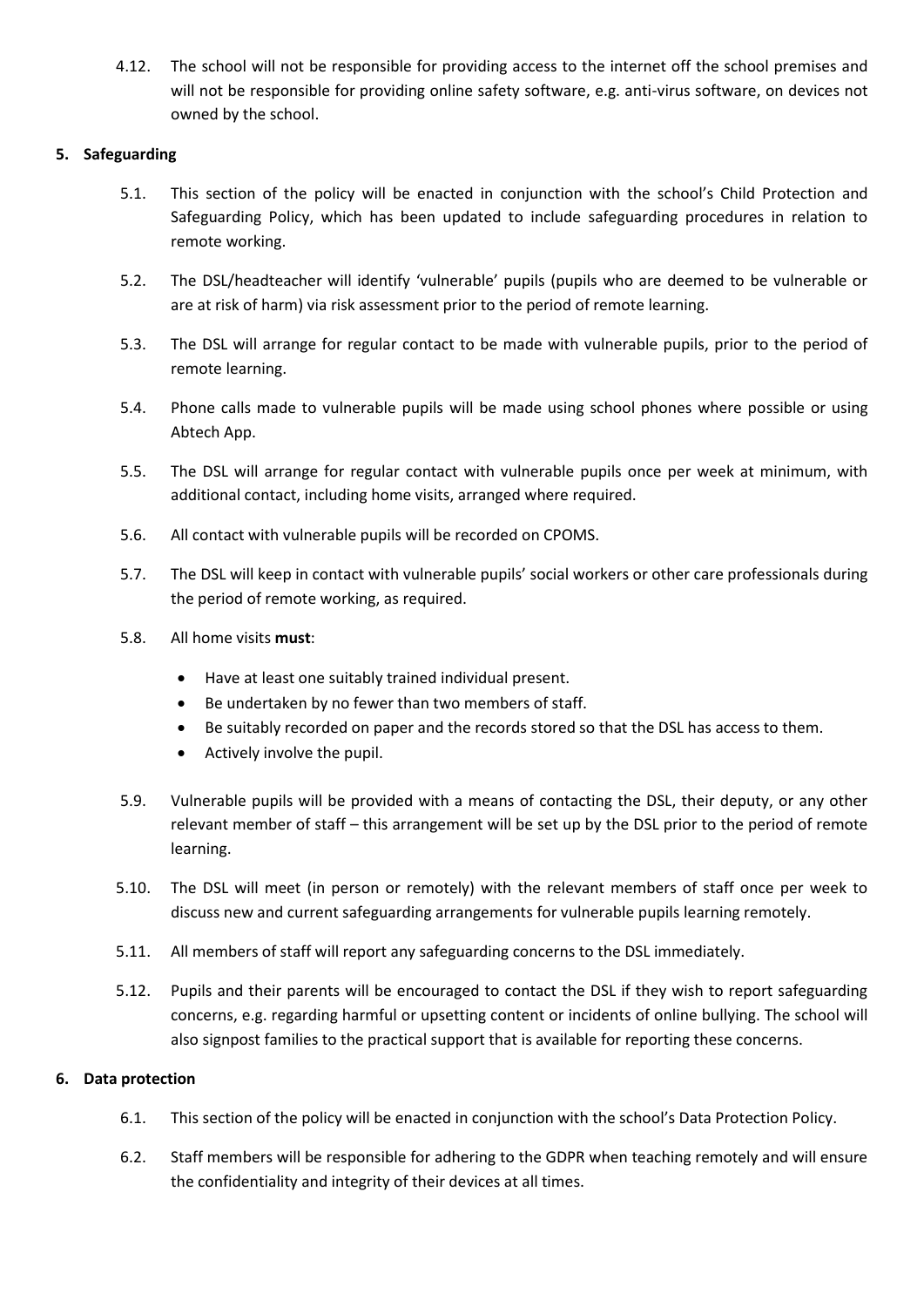- 6.3. Sensitive data will only be transferred between devices if it is necessary to do so for the purpose of remote learning and teaching.
- 6.4. Any data that is transferred between devices will be suitably encrypted or have other data protection measures in place so that if the data is lost, stolen, or subject to unauthorised access, it remains safe until recovered.
- 6.5. Parents' and pupils' up-to-date contact details will be collected prior to the period of remote learning.
- 6.6. All contact details will be stored in line with the Data Protection Policy and retained in line with the Records Management Policy.
- 6.7. The school will not permit paper copies of contact details to be taken off the school premises.
- 6.8. Pupils are not permitted to let their family members or friends use any school-owned equipment which contains personal data.
- 6.9. Any breach of confidentiality will be dealt with in accordance with the school's Data and E-Security Breach Prevention Management Plan.
- 6.10. Any intentional breach of confidentiality will be dealt with in accordance with the school's Behaviour Management Policy or the Disciplinary Policy and Procedure.

## **7. Health and safety**

- 7.1. This section of the policy will be enacted in conjunction with the school's Health and Safety Policy.
- 7.2. Teaching staff will ensure pupils are shown how to use the necessary equipment and technology safely and correctly prior to the period of remote learning.
- 7.3. If using electronic devices during remote learning, pupils will be encouraged to take a five-minute screen break every two hours.
- 7.4. Screen break frequency will be adjusted to five minutes every hour for younger pupils or pupils with medical conditions who require more frequent screen breaks.
- 7.5. If any incidents or near-misses occur in a pupil's home, they or their parents are required to report these to the School Business Manager or other relevant member of staff immediately so that appropriate action can be taken.

## **8. School day and absence**

- 8.1. Pupils will be present for remote learning at the normal time of the school day and cease their remote learning at the normal finishing time of the school day from Monday to Friday, with the exception of breaks and lunchtimes, which will be detailed in the timetable provided by the class teacher.
- 8.2. Pupils are not expected to do schoolwork during the break and lunch times.
- 8.3. Pupils with SEND or additional medical conditions who require more regular breaks, e.g. sensory breaks, are not expected to do schoolwork during their breaks.
- 8.4. Pupils who are unwell are not expected to be present for remote working until they are well enough to do so.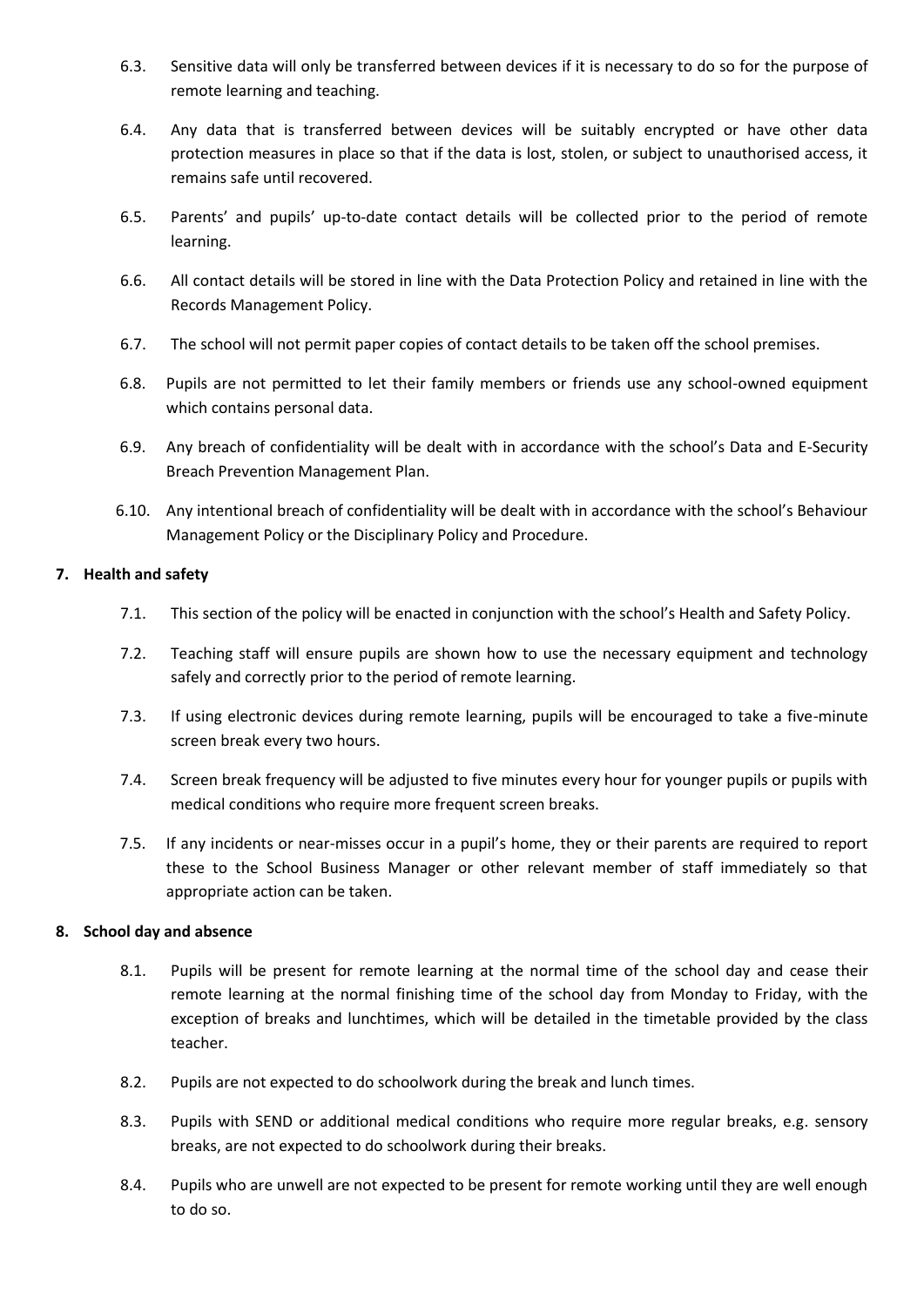- 8.5. Parents will inform their child's teacher no later than 8:30am if their child is unwell.
- 8.6. The school will monitor absence and lateness in line with the Attendance Policy.

### **9. Communication**

- 9.1. The school will ensure adequate channels of communication are arranged in the event of an emergency.
- 9.2. The school will communicate with parents via letter and the school website about remote learning arrangements as soon as possible.
- 9.3. The headteacher will communicate with staff as soon as possible via email about any remote learning arrangements.
- 9.4. Members of staff involved in remote teaching will ensure they have a working mobile device that is available to take phone calls during their agreed working hours.
- 9.5. The school understands that pupils learning remotely and staff working remotely have the right to privacy out-of-hours and should be able to separate their school and home lives – communication is only permitted during school hours (between 8:30am and 5pm).
- 9.6. Members of staff will have contact with a member of the SLT at least twice a week.
- 9.7. As much as possible, all communication with pupils and their parents will take place within the school hours outlined in section 8.
- 9.8. Pupils will have verbal contact with a member of teaching staff at least once per week via a phone call or virtual meeting.
- 9.9. Parents and pupils will inform the relevant member of staff as soon as possible if schoolwork cannot be completed.
- 9.10. Issues with remote learning or data protection will be communicated to the pupils' teacher as soon as possible so they can investigate and resolve the issue.
- 9.11. The pupils' teacher will keep parents and pupils informed of any changes to the remote learning arrangements or the schoolwork set.
- 9.12. The headteacher will review the effectiveness of communication on a weekly basis and ensure measures are put in place to address gaps or weaknesses in communication.

#### **10. Monitoring and review**

- 10.1. This policy will be reviewed on an annual basis by the headteacher.
- 10.2. Any changes to this policy will be communicated to all members of staff and other stakeholders.
- 10.3. The next scheduled review date for this policy is September 2022.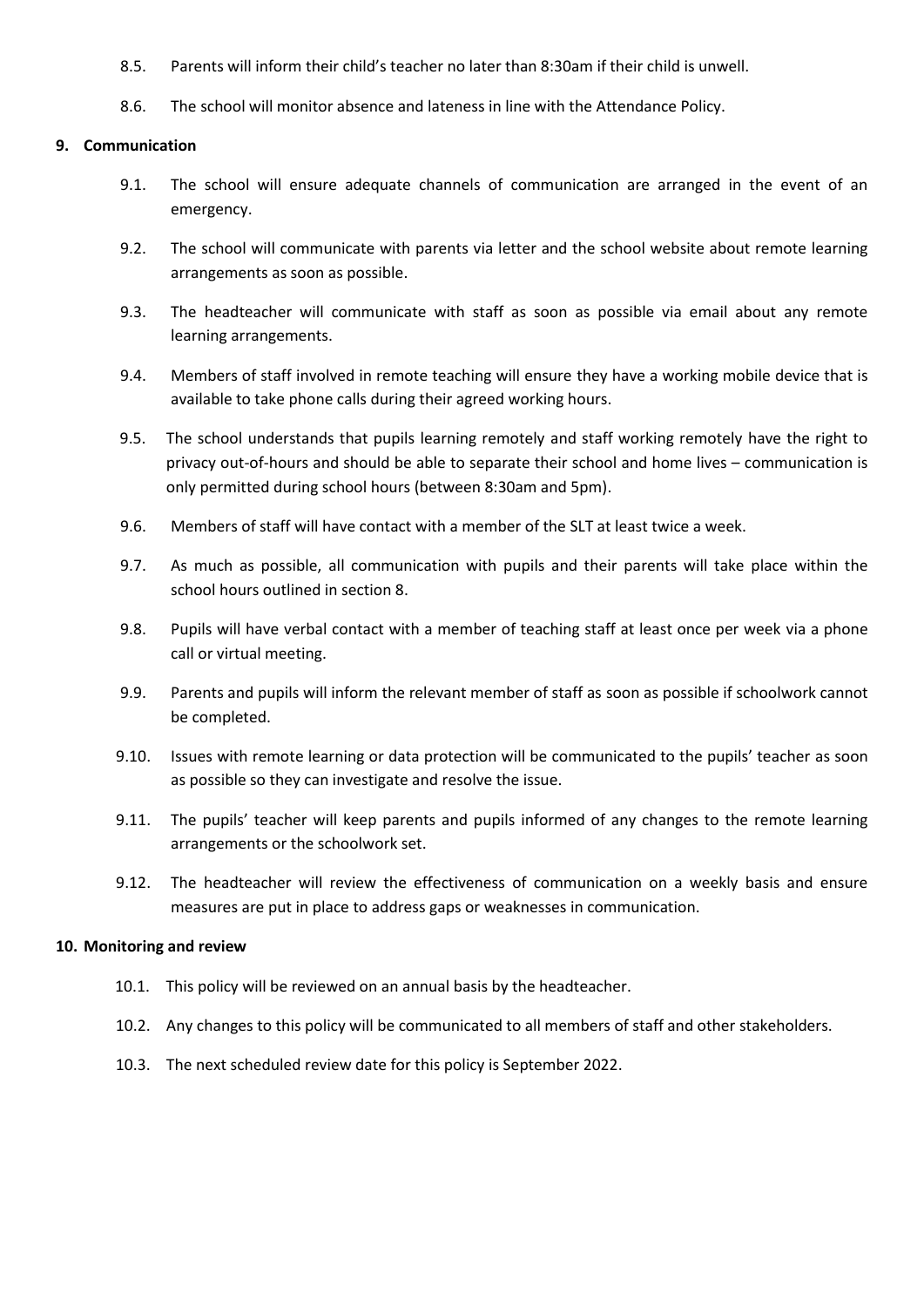## **Remote Learning During the Coronavirus (COVID-19) Pandemic Addendum**

Within the ever-changing circumstances we are currently living through, we must be prepared for local lockdowns. In the event of a local lockdown, the school will implement provision for remote learning to ensure pupils never miss out on education. We will ensure that our curriculum is inclusive and accessible to all. This policy annex outlines how we will deliver remote education during the pandemic.

# **1. Legal framework**

- 1.1 This policy has due regard to all relevant legislation, statutory and good practice guidance including, but not limited to, the following:
	- DfE (2020) 'Safeguarding and remote education during coronavirus (COVID-19)'
	- DfE (2020) 'Adapting teaching practice for remote education'
	- DfE (2020) 'Guidance for full opening: schools'
	- DfE (2020) 'Get help with technology during coronavirus (COVID-19)'
	- DfE (2020) 'Get laptops and tablets for children who cannot attend school due to coronavirus (COVID-19)'
	- DfE (2020) 'Laptops, tablets and 4G wireless routers provided during coronavirus (COVID-19)'

# **2. Contingency planning**

- 2.1 The school will open to all pupils at the start of the Autumn term, in line with national and local guidance.
- 2.2 The school will work closely with the Local Authority to ensure the premises is 'COVID-secure', and will complete all necessary risk assessments - results of the opening risk assessment will be published on the school's website.
- 2.3 The school will work closely with the local health protection team when entering into a local lockdown and implement the provisions set within their contingency plan.
- 2.4 The school will communicate its plan for a local lockdown with parents, including whether it will remain open to vulnerable pupils and children of critical workers, or if remote working will be applicable for all.
- 2.5 If there **is not** a local lockdown, but a single class needs to self-isolate, the school will immediately implement remote learning for that group. This is only be on the advice of the LA and Public Health.

## **3. Teaching and learning**

- 3.1 All pupils will have access to high-quality education when remote working.
- 3.2 The school will use a range of teaching methods to cater for all different learning styles, this includes:
	- Work booklets
	- $•$  Email
	- Current online learning portals
	- Educational websites
	- Reading tasks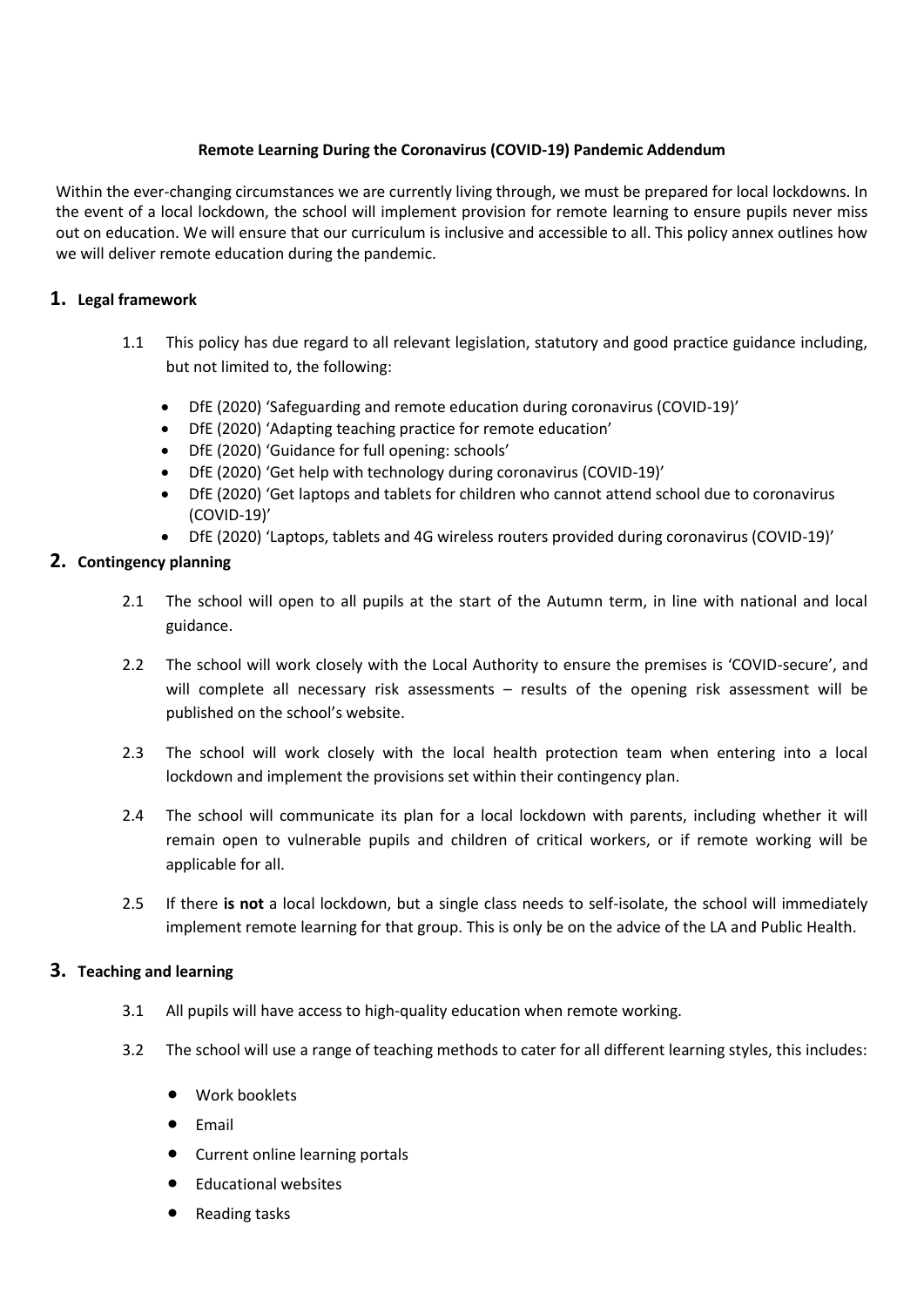- Quizzes
- Loom lessons
- Recorded videos modelling lessons
- Live streaming (as appropriate)
- 3.3 Pre-recorded video or audio lessons: teachers will ensure lessons are inclusive for all pupils and can be adapted to account for the needs of disadvantaged pupils and pupils with SEND.
- 3.4 When teaching pupils who are working remotely, teachers will:
	- Set assignments so that pupils have meaningful and ambitious work each day.
	- Deliver a planned, coherent and well-sequenced curriculum which allows skills to be built incrementally.
	- Provide frequent, clear explanations of new content through high-quality curriculum resources, including through educational videos.
	- Assess progress by using questions and other suitable tasks and be clear on how regularly work will be checked.
	- Adjust the pace or difficulty of what is being taught in response to questions or assessments, including, where necessary, revising material or simplifying explanations to ensure pupils' understanding.
	- Plan a programme that is of equivalent length to the core teaching pupils would receive in school, ideally including daily contact with teachers.
- 3.5 All provisions for remote learning will be subject to the class group's age, ability and/or any SEND.
- 3.6 In exceptional circumstances, the school may reduce its curriculum offering to enable pupils to cope with the workload – the headteacher will assess this need, keeping pupils' best interests in mind, and will not take the decision lightly.
- 3.7 Teachers will continue to make use of formative assessments throughout the academic year, e.g. quizzes.
- 3.8 The school will utilise the support available through the DfE's 'Get help with technology during coronavirus (COVID-19)' scheme.
- 3.9 Under the scheme, the school can order laptops, tablets and 4G wireless routers to support the following groups of pupils if they do not have access to a digital device or the internet through other means:
	- Pupils in Years 3 to 6
	- Clinically extremely vulnerable children across all year groups who are shielding or self-isolating in line with government advice
	- Children in all year groups who are unable to access remote education whilst attending school on a hospital site
- 3.10 Before distributing devices, the school will ensure:
	- The devices are set up to access remote education.
	- Appropriate safeguarding controls and support are in place to help pupils and their families use the devices safely.